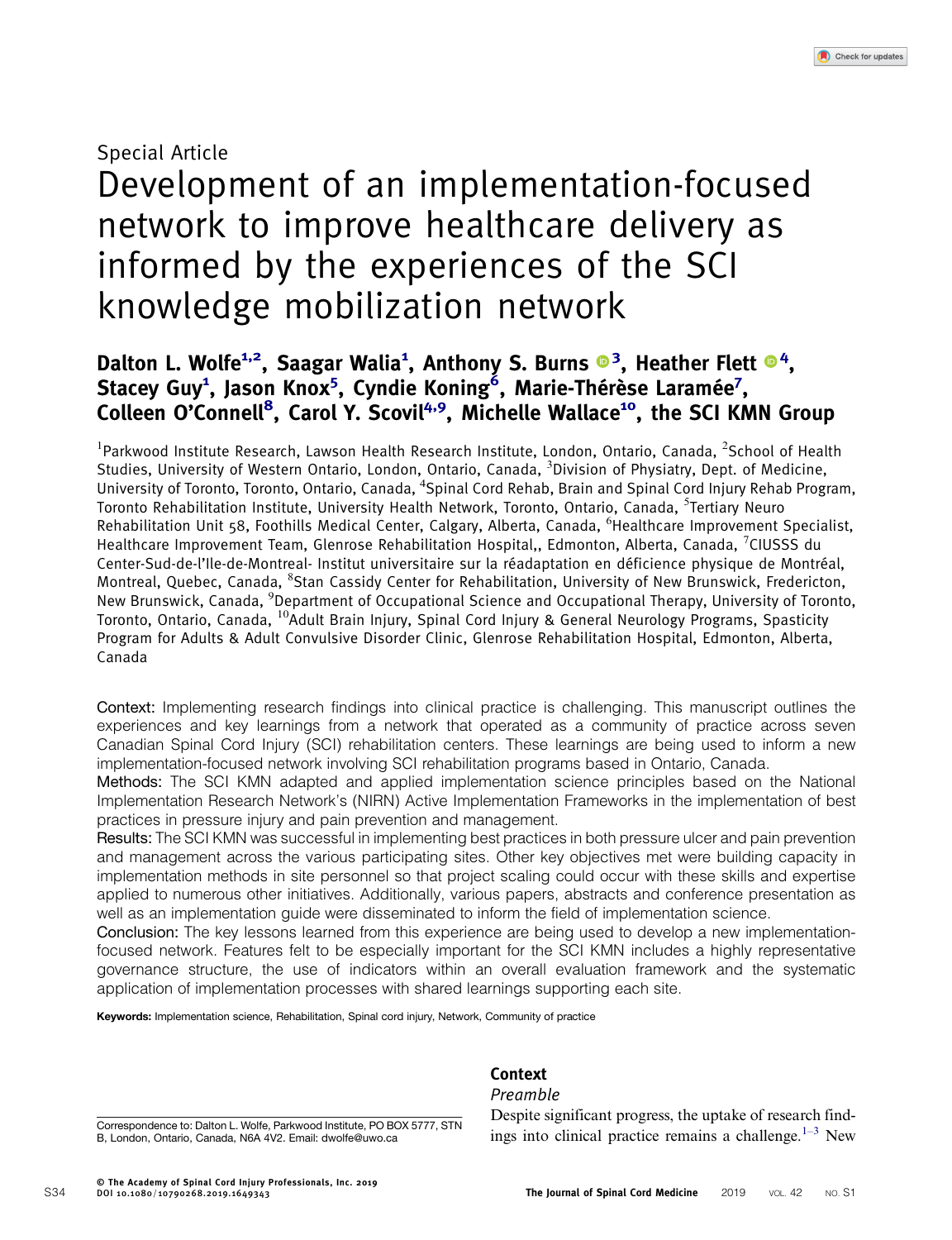<span id="page-1-0"></span>advances in the application of systems thinking to understand multi-site scaling of standardized evidencebased practices provides some optimism in addressing this complex issue.<sup>[4,5](#page-8-0)</sup> The vast majority of healthrelated literature is focused on evidence generation for the effectiveness of interventions or assessment procedures to improve outcomes for the patient. Yet, relatively little attention is paid to understanding methods to ensure effective implementation of these interventions or assessments. Despite the seminal Institute of Medicine report on these challenges almost two decades ago, $6$  it is still not fully appreciated that the presence of effective interventions may be inconsequential in the absence of effective implementation. To address these challenges in spinal cord injury (SCI) rehabilitation, Ontario Neurotrauma Foundation (ONF), Rick Hansen Institute, and Alberta Paraplegic Foundation partnered to support a national approach for best practice implementation across several Canadian provinces. This network, termed the Spinal Cord Injury Knowledge Mobilization Network (SCI KMN), operated from 2011–2017. A network-based approach was used to build capacity in implementation science to promote adoption of best practices for the prevention and management of pressure injuries and pain during rehabilitation for persons with  $SCI^{7,8}$  $SCI^{7,8}$  $SCI^{7,8}$ 

This paper describes a reflection of the key learnings obtained from the experiences of the SCI KMN and outlines a vision for a new implementation network involving SCI rehabilitation programs based in Ontario, Canada.

## Background – reflecting on the experiences of the SCI KMN

The SCI KMN aimed to support more effective and efficient SCI rehabilitation by implementing best practices and developing capacity for implementation across health care programs. Original priority areas of pressure injuries, pain, and bladder dysfunction were identified by persons with SCI, however, the network members elected to only address the first two of these areas. The primary rationale for this decision was to focus on skill development in implementation science within a limited number of areas, with the eventual goal that these skills could be applied to any area deemed a priority within the network or individual site. A phased implementation approach began with pressure injury (2011–2014), followed by pain (2014–2017). [Table 1](#page-2-0) lists the high-level practices selected for implementation for these areas. As part of the implementation process, these practices were broken down in to numerous components to enable operationalization. Rehabilitation

sites were identified by the ONF through a readiness assessment.[8](#page-8-0) Originally the network included six sites with a seventh site added in August 2015 resulting in a presence across four provinces (Alberta, Ontario, Quebec, and New Brunswick).

The SCI KMN mission was to improve health outcomes for persons with SCI by using implementation science to facilitate the adoption of identified best practices at participating sites. This mission was achieved through the following objectives: (1) developing and applying SCI practice resources using implementation science, (2) strengthening and sustaining knowledge mobilization infrastructure and environments (i.e. capacity-building), and (3) contributing to the implementation science evidence base.

#### Use of implementation science

Specific activities of the SCI KMN were guided by the National Implementation Research Network (NIRN) active implementation frameworks.<sup>[9](#page-8-0)</sup> NIRN defines implementation as "a specified set of activities designed to put into practice an activity or program of known dimensions." The utilization and nature of the active implementation frameworks within the SCI KMN has been previously described.<sup>[7,10](#page-8-0)</sup>

Briefly, the active implementation frameworks involve specific tools/processes that enable a systematic approach to achieve sustainable implementation.<sup>[7,9,10,11](#page-8-0)</sup> The frameworks consist of (a) Usable Innovations, (b) Implementation Teams, (c) Implementation Stages, (d) Implementation Drivers, and (e) Improvement Cycles. The SCI KMN focused on the latter four of these as Usable Innovations is a relatively recent addition to the frameworks. Implementation Teams (b) informed the teaming structures, whereas implementation Stages (c) represent an evidence-informed trajectory of activities that occur over four stages from planning (termed "exploration") to full implementation. Implementation Drivers (d) involves an examination of the barriers and facilitators within implementing organizations across nine categories known to facilitate implementation. This results in the formation of a comprehensive implementation action plan. Improvement cycles (e) are established processes to enable iterative implementation or to examine the relationship of policy and practice. The most well-known improvement cycle is the Plan-Do-Study-Act (PDSA) cycle which is often used in healthcare for quality improvement. In the context of implementation, PDSA cycles are used to iteratively put into place smaller components of a practice with ongoing evaluation and planning toward final implementation of an overall practice.<sup>[7,9,10,11](#page-8-0)</sup>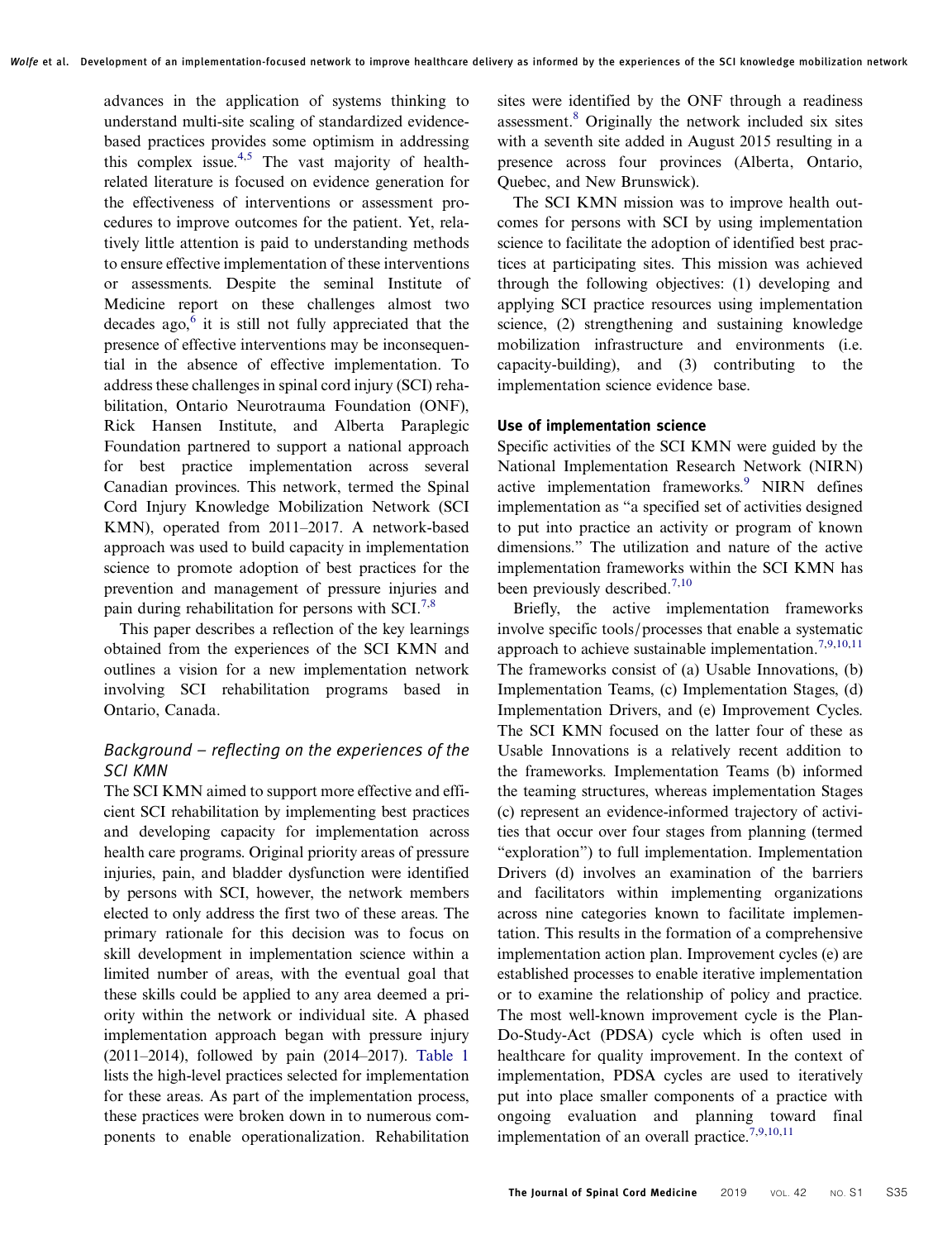| Best practice recommendation                                                                                                                                | Description                                                                                                                                                                                                                                                                                                                                                                                                                                                                                                                                                                                                                                                                                                                                                                                                                                                          |  |  |  |  |
|-------------------------------------------------------------------------------------------------------------------------------------------------------------|----------------------------------------------------------------------------------------------------------------------------------------------------------------------------------------------------------------------------------------------------------------------------------------------------------------------------------------------------------------------------------------------------------------------------------------------------------------------------------------------------------------------------------------------------------------------------------------------------------------------------------------------------------------------------------------------------------------------------------------------------------------------------------------------------------------------------------------------------------------------|--|--|--|--|
| Pressure injuries<br>Conduct comprehensive, systematic and consistent assessment<br>of risk factors in individuals with SCI                                 | (i) Assess and document risk on admission and reassess on a<br>routine basis, as determined by the health-care setting, institutional<br>guidelines, and changes in the individual's health status.<br>(ii) Use clinical judgment as well as a risk assessment tool to assess<br>risk.<br>(iii) Assess demographic, physical/medical, and psychosocial risk                                                                                                                                                                                                                                                                                                                                                                                                                                                                                                          |  |  |  |  |
| Provide structured pressure ulcer prevention education to help<br>individuals post-SCI gain and retain knowledge of pressure ulcer<br>prevention practices. | factors associated with pressure ulcer prevention.<br>(i) Provide structured pressure ulcer prevention education to help<br>individuals post SCI gain and retain knowledge of pressure ulcer<br>prevention practices.<br>(ii) Provide individuals with spinal cord injury, their families /<br>significant others, and health-care professionals with specific<br>information on effective strategies for the prevention and treatment of<br>pressure ulcers, to assist with gaining and retaining knowledge.                                                                                                                                                                                                                                                                                                                                                        |  |  |  |  |
| Pain<br>Use an interdisciplinary approach to assessment and treatment<br>planning.                                                                          | Begin treatment with a careful assessment of the following:<br>(i) Etiology, (ii) Pain intensity, (iii) Functional capacities and (iv)<br>Psychosocial distress associated with the condition.<br>Key aspects included:<br>(i) Initial & discharge interprofessional assessment (Guided by<br>International SCI Pain Basic Dataset 2.0),<br>(ii) Interdisciplinary pain monitoring, (iii) Interdisciplinary treatment<br>plan, (iv) Pharmacological and non-pharmacological interventions,<br>(v) Treatment decision support, (vi) Discharge plan/patient self-<br>management.                                                                                                                                                                                                                                                                                       |  |  |  |  |
| Address the person's concerns and expectations when agreeing<br>which treatments to use by discussing:                                                      | (i) the benefits and possible adverse effects of each<br>pharmacological treatment,<br>(ii) why a particular pharmacological treatment is being offered,<br>(iii) coping strategies for pain and for possible adverse effects of<br>treatment.<br>(iv) that non-pharmacological treatments are also available.<br>Other aspects included:<br>(i) Ask the patient directly did they feel their concerns/expectations<br>were met/dealt with. (Goes into goal setting associated with<br>development of a treatment plan).<br>(ii) Creation of education/communication resources.<br>(iii) Using education/communication resource in discussion with the<br>patient (one-on-one and/or group).<br>(iv) Reporting information back to team for plan development/plan<br>revision.<br>(v) Ensure expectations/concerns addressed in unstructured,<br>individualized way. |  |  |  |  |

<span id="page-2-0"></span>

|  | Table 1 Best practice recommendations and brief descriptions of some of the related high-level practices. |  |  |  |
|--|-----------------------------------------------------------------------------------------------------------|--|--|--|
|  |                                                                                                           |  |  |  |

As the SCI KMN gained more experience with the NIRN active implementation frameworks in supporting best practice implementation, some of these were adapted to fit the context of SCI rehabilitation. A guide outlining these adaptations and also identifying key implementation processes was produced to facilitate successful future implementations. $11$ 

#### Network structure and collaboration

A key aspect of the SCI KMN was that it was self-organizing – i.e. working collectively to develop governance and decision-making processes. This included the identification and use of structures and supports required to ensure optimal communication between sites and sponsors. [Figure 1](#page-3-0) illustrates a generalized depiction of this teaming and organizational structure.

Central resources were established to support network activities including network management (Lead and Manager) and implementation consultants. These consultants provided expertise in the use of NIRN frameworks, helped develop implementation capacity, and provided additional assistance as needed. The Lead and Manager developed the strategy for achieving network objectives in a timely fashion in addition to supporting day-to-day operations (collaboration, coordination, and communication) across the network. Collaboration and communication was aided through Microsoft SharePoint by sharing and updating documentation, facilitating online discussions, and utilizing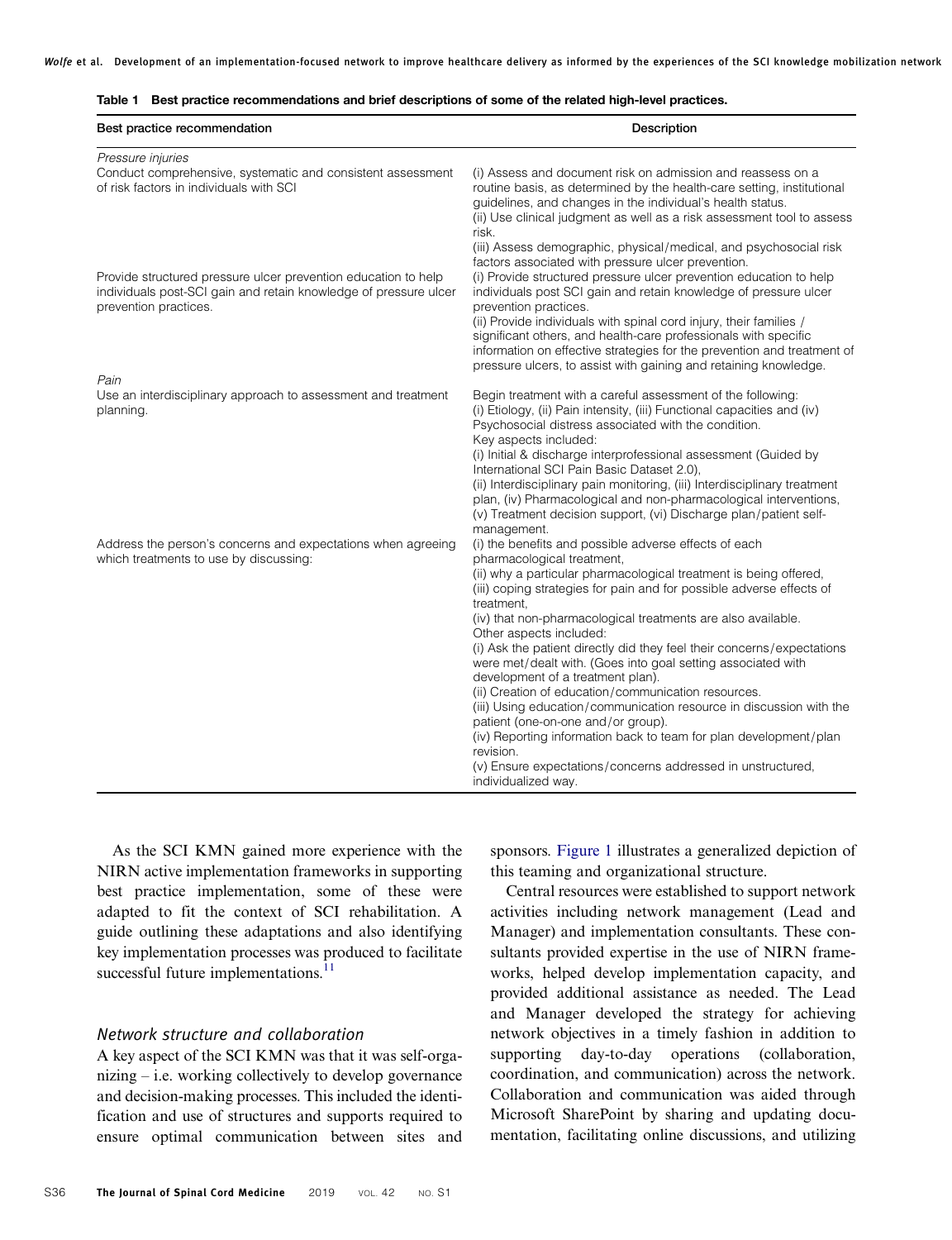<span id="page-3-0"></span>

Figure 1 Organizational and teaming structure of the SCI KMN.

workspaces to organize meeting agendas and documents. A Sharepoint site was developed for each team and all network members had SharePoint access.

Network sub-teams were established to support the various facets of best practice implementation:

- Network Leadership Team: provided oversight, guidance, and leadership for strategic planning and coordination of network activities.
- Knowledge Mobilization Specialist (KMS) Team: provided links between individual site and collective network project activity.
- Evaluation and Data Management Team: planned, designed and implemented the SCI KMN evaluation that enabled collection and analysis of meaningful data across the network that supported cycles of quality improvement. Additional evaluation processes specific to each site were also planned and conducted at a local level.
- Knowledge Dissemination Team: ensured knowledge sharing and collaboration within the network and dissemination externally.
- Site Implementation Teams: local stakeholders from an array of disciplines and perspectives (e.g. clinicians, administrators, researchers, persons with SCI, etc.) within a site working together towards successful implementation and capacity-building. These teams were led by the KMS.

Typically, teams met on a monthly and ad hoc basis, along with regular discussions and activities. A summary of discussion and action items was prepared following each team meeting. Each team (except local teams) had representation from all sites, network management, and sponsors. Teams developed terms of reference to ensure clear understanding of purpose, function, membership, and shared decision-making processes.

#### Capacity-building

Establishing an environment where an intentional, innovative and systematic approach to implementation flourishes is challenging. By following the various processes embedded in the active implementation frameworks, $^{11}$  $^{11}$  $^{11}$  and by embracing a participatory and selfdirecting approach, the SCI KMN enabled local leaders and practitioners to implement, adapt, and enhance innovations across their organizations. A key goal was to build implementation capacity at participating centers to support the implementation of future interventions and best practices. Training and coaching were two of the most important activities to build this capacity.

Beginning in May 2011, NIRN consultants provided implementation science training associated with the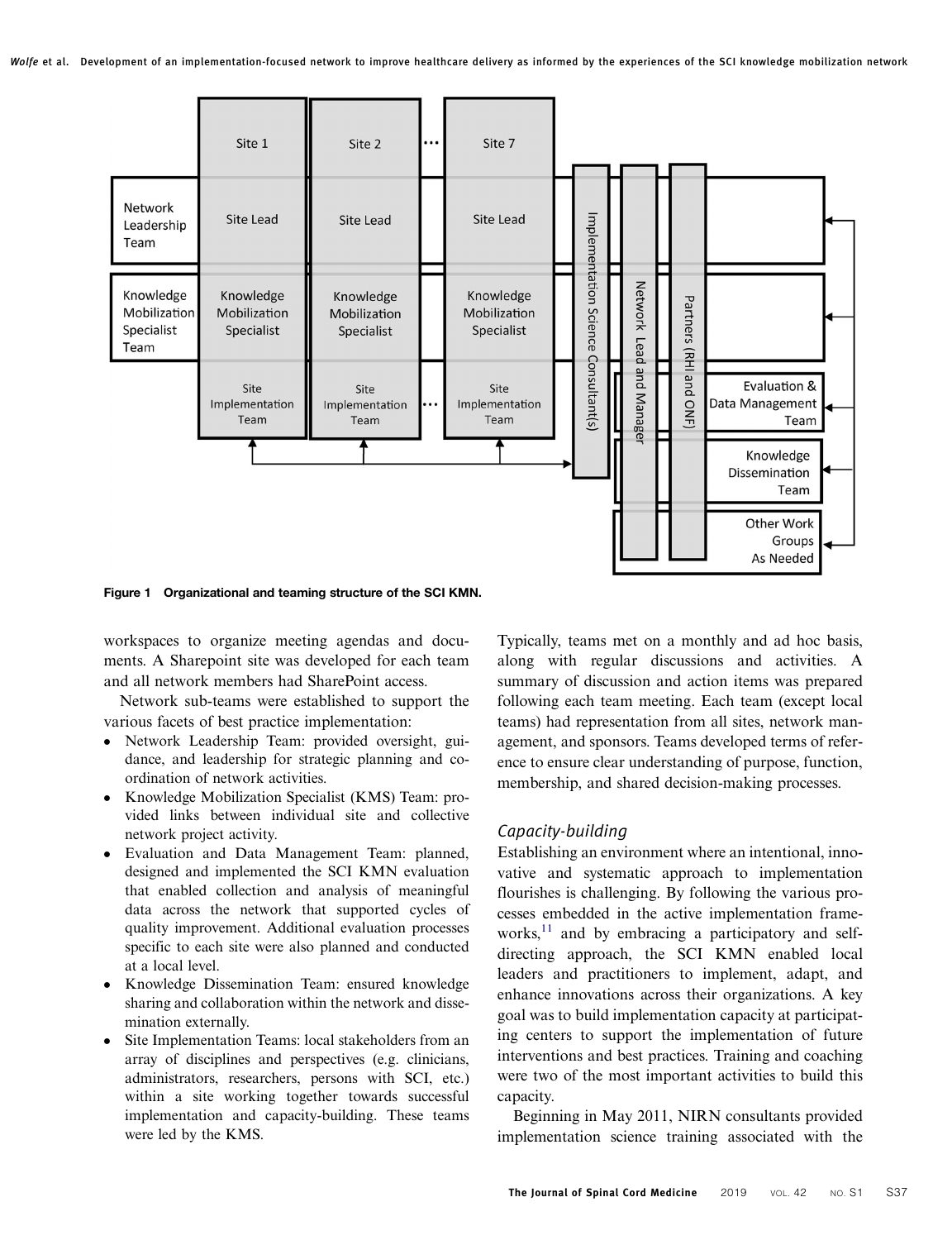<span id="page-4-0"></span>active implementation frameworks. Training was completed over multiple sessions and incorporated three interactive webinars, individual site visits, and two days of in-person training. Most training activities were directed toward site leads and the KMS who were individuals identified as champions who led local implementation teams – (Note: KMS were termed "Spécialiste de l'application de la généralisation de l'expertise" = SAGE in Quebec). On-site training activities included others who were often part of the site implementation teams. Initial training activities involved evaluations focused on reports of comprehension and satisfaction with the sessions, indicating a moderate level of understanding. Most useful was a "learnby-doing" approach involving on-going coaching by the NIRN consultants (and later by the KMS) as teams progressed through the implementation processes.

#### Methods

Learnings were identified via three sources of information. The primary source involved a consensus seeking exercise comprised of a survey of site leads and KMS's followed by a full-day consensus in-person meeting. This survey and the follow-up meeting were structured to inform a Strengths, Weaknesses, Opportunities, Threats (SWOT) analysis. Secondary sources of information included a site survey that examined activities associated with capacity-building and scaling and an evaluation of the indicators and other implementation-related measures collected throughout the life of the SCI KMN.

#### Survey and SWOT analysis

Sites were asked to complete a survey of open-ended questions designed to elicit information regarding strengths and weaknesses and opportunities and threats. Responses to these questions were collated and shared with site representatives (site leads and KMS's) prior to the follow-up meeting held in April2016. At the day long meeting, sites were led through a set of facilitation exercises to achieve consensus and organize findings in to a SWOT analysis. This consolidated set of learnings were intended to provide an overview of SCI KMN experiences that could also be used in future planning efforts.

#### Capacity-building survey

The degree to which sites scaled their implementation capacity to other initiatives was captured in a March 2016 survey. This survey was conducted when sites had completed initial implementation of pressure injury-related practices but were mid-way through pain-related implementation. Sites were asked to identify the numbers of persons conducting training (i.e. often a train-the-trainer model) or that were recipients of training in implementation science. They were also asked to identify the number of projects (along with brief project descriptions) involving processes emanating from the SCI KMN-related training (in addition to the work on pain or pressure injuries).

### Evaluation of indicators and other implementation-related measures

Early in the planning of the network, sites agreed upon key indicators and surveillance data that would be collected to evaluate the effectiveness of implementation of pressure injury best practices by using a Delphi process.[12](#page-8-0) A similar process was conducted to identify pain best practices. The evaluation plan comprised four key elements:

- (1) Process indicators: Were the agreed upon practices being completed for each patient? (e.g. each site captured whether or not a pressure injury risk assessment was conducted for each patient)
- (2) Outcome indicators: What was the impact of practices for patients? (e.g. responses to a patient-reported survey involving five likert-based questions of perceived effectiveness of the delivered education).
- (3) Surveillance data: Data regarding the potential longterm impact of implementation efforts (e.g. incidence and prevalence of pressure injuries and pain).
- (4) Implementation data: How do sites progress through the stages of implementation and address implementation drivers? (e.g. for the initial pressure ulcer implementations, sites captured their relative progress through the NIRN stages of implementation and which specific implementation drivers were part of their implementation action plans).

The network utilized the Rick Hansen Institute's Global Research Platform to support secure and standardized data collection across sites using a central, national data repository, similar to but separate from what was in use by each site as part of a National Registry (Rick Hansen SCI Registry).<sup>[13](#page-8-0)</sup> Each site obtained separate ethics approvals appropriate for their institutions, although some jurisdictions provided a waiver if network activities were deemed to be quality improvement. Regardless, all data collected within the central repository was de-identified with respect to personal health information and data sharing was governed by an agreement involving all sites. The Global Research Platform system enabled the development of custom, logic driven data collection forms. Individual sites entered and accessed their own data through a secure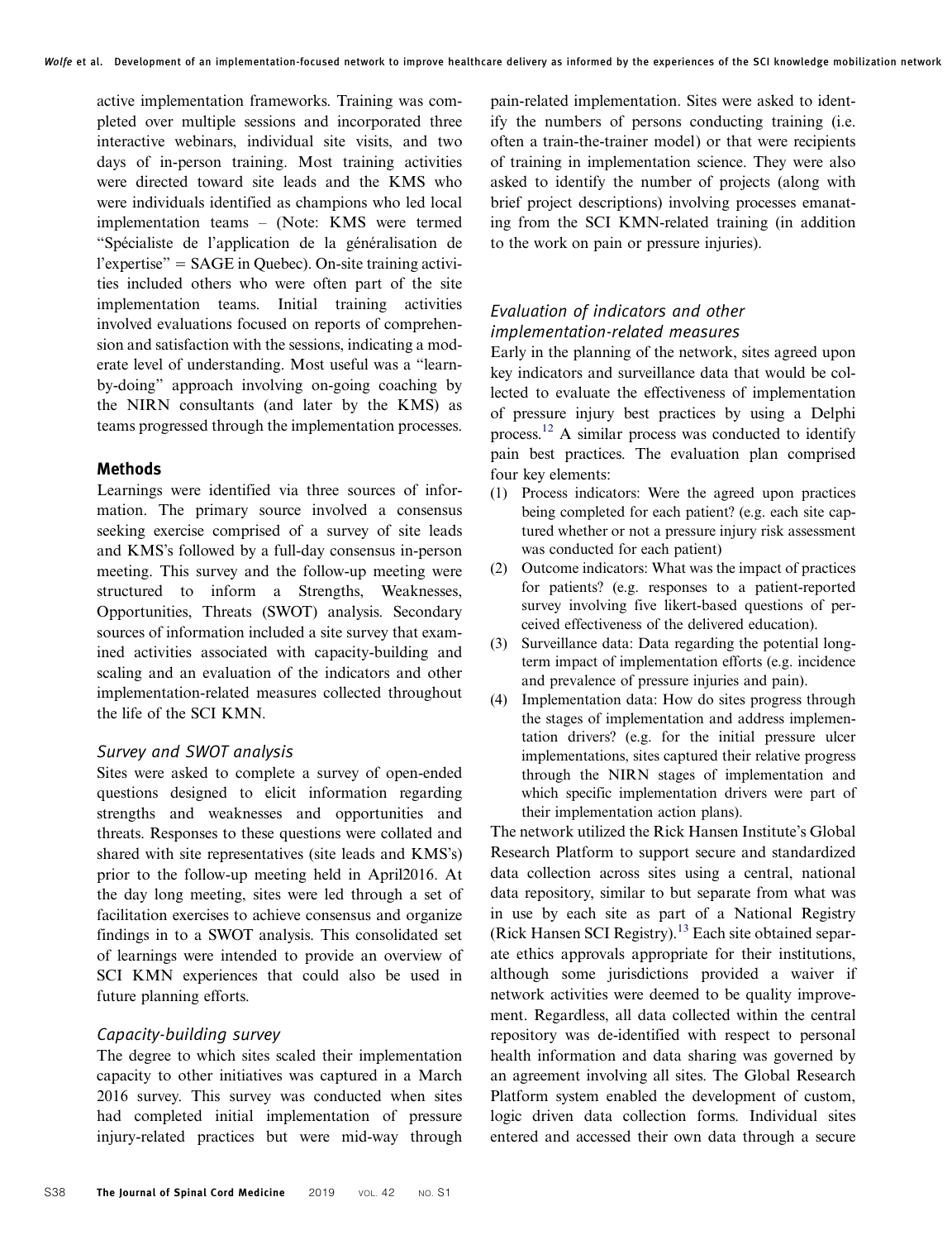<span id="page-5-0"></span>web portal. A network-wide analysis was completed following a data cleaning process.

A summary of the implementation processes and outcomes within the area of pressure injuries has recently been published.<sup>[7](#page-8-0)</sup> A fulsome evaluation of the cross-site implementation data and data associated with pain practices has yet to be completed; however, each site completed local analyses to inform PDSA cycles for practice improvement.

# Results – key learnings and guidance for forming a new implementation network

The learnings outlined below have been organized according to the primary objectives of the SCI KMN, along with additional observations felt to be important to network effectiveness.

Objective 1: Implementation of best practices. The adoption of an intentional and systematic approach to implementation (e.g. NIRN active implementation frameworks) $8,9$  was essential to successful and sustainable implementation. The approach also needed to incorporate the flexibility to allow adaptation to local context, as described in a publicly available implementation guide.<sup>[11](#page-8-0)</sup> Examples of implementation processes felt to be particularly helpful included practice profiling and implementation driver analysis. Practice profiling enabled sites to identify the critical sub-components of best practices and embed the necessary operational details and supports.<sup>[14](#page-8-0)</sup> Implementation driver analysis identified existing resources, infrastructure, and processes (or lack thereof) to inform a comprehensive implementation action plan.<sup>[15](#page-8-0)</sup>

Establishment of a consistent evaluation framework for each objective was also crucial. It was significant that both process and outcome indicators were developed by a team of network members using an online Delphi process.<sup>[12](#page-8-0)</sup> In addition to the importance of a multi-faceted evaluation framework, the fact that this was developed in a very participatory way (i.e. codesigned by representative stakeholders) added to the sense of ownership by network members, thereby increasing engagement and ultimately compliance. Over the past 2 years a pan-Canadian initiative termed SCI Rehabilitation Care High Performance Indicators (SCI-HIGH) has developed a set of structure, process, and outcome indicators spanning many domains of interest to persons with SCI. Much of this work is described within the present issue and will also serve as a starting point for the emerging Ontario implementation network outlined in the "Next Steps" of the present manuscript.

Implementation science has established that timely performance assessment, especially as related to key process indicators, is essential for facilitating implemen-tation and practice improvement.<sup>[16,17](#page-8-0)</sup> This is consistent with the observation that audit and feedback is one approach that has evidence for implementation success, albeit limited if used as a stand-alone implementation strategy.<sup>16</sup> The absence of adequate supports and resources for data management and analysis (participating sites and central network) was identified as a principal limitation for effective implementation, which is also consistent with observations from the KT literature.<sup>17</sup> There was considerable variability among individual sites with respect to the time frames for which they were able to collect and use data for PDSA cycles (i.e. weeks to months). No site achieved the capability for real-time data use for supporting local implementation efforts. For overall evaluations, data were collected centrally and analyzed retrospectively, limited by the constraints of the available central data management system. This forms a key learning opportunity for the new network. More timely evaluation needs to be a core component of initial planning and eventual development of a more facile data management system will be an important strategy. This needs to incorporate both local and central systems for data collection and coordination. When possible, existing data collection systems should be employed (especially those involving point of care data capture and use).

Challenges related to data management and effective data utilization are numerous; especially when balancing: (1) local site needs for systems that support efficient data analysis and communication (e.g. visual representations) to support implementation and improvement cycles vs. (2) central functions that enable benchmarking and evaluation. Our experience suggests that early attention needs to be paid to this along with site-specific concerns such as different regulatory environments (e.g. ethics, risk/privacy issues). In addition, existing work flow and available local IT infrastructure need to be considered alongside central needs. This is especially important for sustainability, as reliance on manual and/or retrospective processes for data capture and analysis can be challenging to integrate into day-to-day site operations despite potentially having less front-end costs.

Objective 2: Site capacity-building in implementation science. The ability of some sites to scale and leverage implementation expertise to support local priorities, even beyond SCI rehabilitation, exceeded expectations. Critical to this was the availability of implementation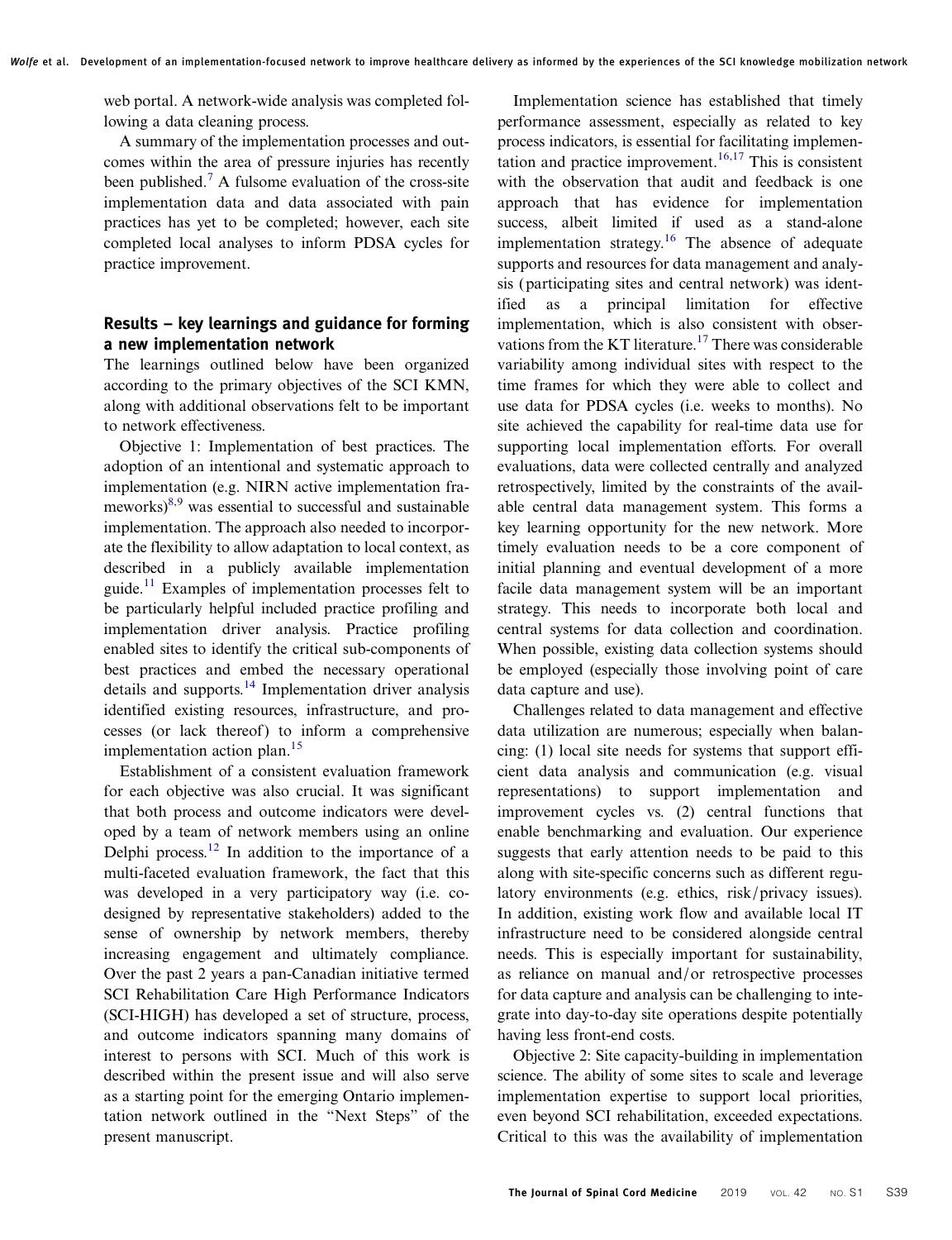<span id="page-6-0"></span>experts (both external NIRN consultants and eventually site KMS's). Importantly, there was an expectation from the beginning that capacity-building would be reflected in a gradual reduction in the level of involvement of the external consultant, in favor of the development of the KMS. This individual was carefully selected for each site and provided with dedicated time and resources to act as a coordinator/champion of implementation. At some sites this role was shared (e.g. clinicians of various disciplines and/or research staff) in an effort to spread capacity and expertise as a mechanism to promote sustainability. The sites that achieved the greatest success with scaling and sustainability (e.g. embedding these types of roles into existing capital budgets) were those that had meaningful administrative sponsorship from network inception.

Across the entirety of the SCI KMN: 27 individuals had a role in building Implementation Science capacity, 62 individuals were trained in and/or utilized Implementation Science/NIRN Frameworks, and 41 additional projects utilized SCI KMN learnings or implementation frameworks/processes (i.e. beyond pain or pressure injury implementation).

Sites were able to apply these principles to other areas of interest (within and beyond SCI) and to successfully address organizational priorities (e.g. Accreditation). Survey results demonstrated that the level of spread and scaling achieved was much greater than anticipated. Over time site implementation team members developed increased confidence in applying the principles of implementation science, as indicated in increases in measures of self-efficacy with the application of implementation science principles. Overall, most sites felt they had advanced positively in their culture of implementation and quality improvement.

As part of the SWOTanalysis, SCI KMN sites described numerous benefits related to enhanced implementation capacity. Examples included the following:

- Support and commitment from front-line clinicians and leadership
- Teams were able to stay on track because of the national focus (i.e. provision of external validation)
- Staff buy-in due to enhanced involvement and responsiveness to concerns that is built into the implementation processes
- Adopting a culture of continuous practice improvement: confidence that changes are going to be sustainable and worthwhile.
- Strengthening of working relationships/camaraderie and inter-professional communication

Objective 3: Contribute to and advance the science of implementation. This proved very complimentary to Objective2. Network members were very engaged in

disseminating and examining their work in an academic context. These activities strengthened and reinforced implementation capacity. In addition to authoring several published abstracts<sup>18–20</sup> and peer-reviewed publications,  $7,8,10,12$  the SCI KMN produced an implementation guide chronicling the use of the NIRN implementation frameworks with accompanying adaptations and experiences to guide others with similar implementation efforts. $^{11}$  $^{11}$  $^{11}$ 

Additional learnings involved the way that network members worked together. This was reflected by the governance structure (see [Fig. 1\)](#page-3-0) with sponsors and central personnel working alongside site members. Network activities were able to be self-directed (i.e. as opposed to external direction) with consensus agreement on primary network deliverables (i.e. indicators). There was also site autonomy to use resources for local priorities provided the primary deliverables were met. An overall network lead and manager were essential as central supports to ensure network activities continued. Similarly, site leads and site KMS's worked with the site implementation team in addition to participating in overall network activities. Site KMS's were instrumental to the network and served as a critical link between leadership (network and site) and front-line activities.

Finally, an oft-noted observation across all sites was that the very nature of belonging to a vibrant learningfocused network that operated as a community of practice was an essential aspect for achieving and maintaining success. The benefits of this were multi-faceted. There is added value in sites being associated with the larger network for sharing learnings and resources, for standardization of care nationally, for mutual support and for identifying and seizing upon opportunities for alignment and coordination with existing initiatives. An unexpected and appreciable benefit was the perceived external validation of the network in maintaining focus with the priority topics of interest selected through network consensus. Most sites operated within large organizations where the SCI rehabilitation program was only one small program among many, therefore the threat of being taken "off-task" was identified as a common occurrence by several sites.

# Next steps – towards an Ontario implementationfocused network

An important legacy of the SCI KMN that is a form of capacity-building and is currently unfolding is associated with several groups planning for future implementation-focused networks within regional health jurisdictions (e.g. Alberta is planning implementation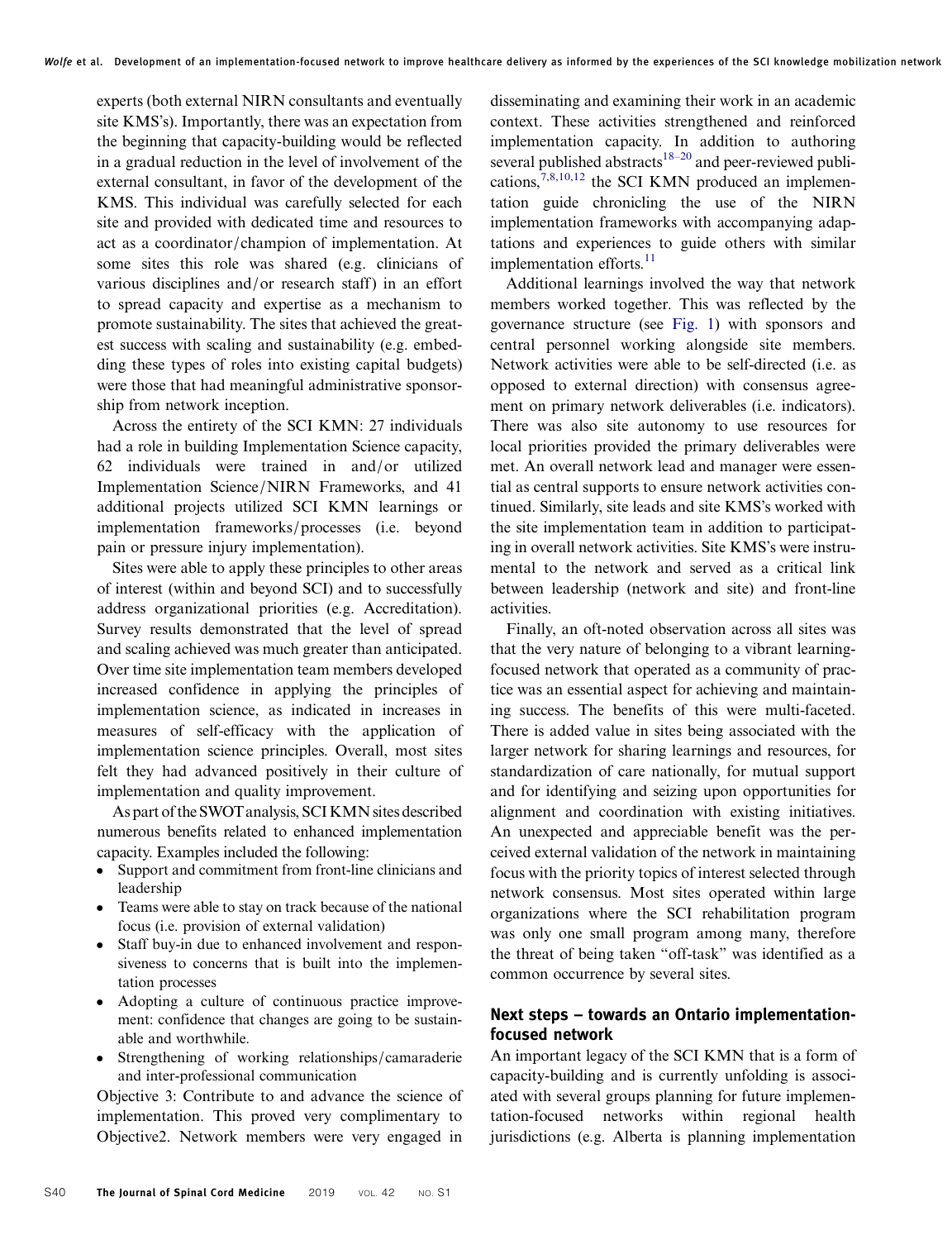<span id="page-7-0"></span>efforts focused on bladder health and Ontario plans are briefly described below). Within Ontario, we are in early development of an implementation-focused network across all academic health centers providing rehabilitative care to persons with SCI. This network is termed the Ontario SCI Implementation and Evaluation Quality Care Consortium. The key learnings described above will be employed within the Consortium with attention paid to the following:

- mentorship of sites in intentional and systematic implementation processes,
- timely performance assessment beginning with SCI-HIGH indicators, and
- a highly representative governance structure that promotes meaningful involvement of members.

Other aspects to be operationalized within this new Consortium, as identified by a planning group sponsored by ONF, include the following features: be selforganizing, have supports for optimal communication between sites and sponsors, have central resources, smaller sub-teams tasked with specific activities, central data repository, enable local leaders and practitioners to adopt and implement innovation within their organizations, knowledge dissemination/exchange and to promote alignment with existing initiatives.

Ultimately, the vision of the Consortium is to achieve a highly collaborative community of practice involving sites dedicated to providing health care to persons with SCI and their families. The intent is to provide and implement practices in an environment characterized by constant learning and improvement. Evaluative processes will be embedded at the onset and the overall goal will be the attainment of the best possible outcomes no matter where in the province a person receives service. This will be achieved through a partnership of academic health centers providing rehabilitative care to persons with SCI, the ONF, SCI Ontario and the Ontario SCI Alliance. These partners bring together service providers, funders, and a community agency with persons with lived experience at the center to support advocacy and policy directions. A strong foundation in the principles of implementation science will be instrumental to the success of the Consortium. Activities will be designed to build capacity in effective and sustainable implementation and address the priorities of the SCI community. Efforts will be directed toward specific domains (e.g. mobility, emotional well-being, sexual health, etc.). The SCI-HIGH process, structure and outcome indicators will serve as starting points for the Consortium activities. Initial and continuous collection of indicators will help identify additional practices and processes that may be targeted for implementation or process improvement as well as provide a basis for evaluation and constant learning. Sustainability will be a key consideration from the start in that leadership across all organizations will be involved in examining different approaches for this to occur.

#### **Summary**

The present manuscript describes several key lessons learned from seven years of participation in an implementation-focused network across seven Canadian SCI rehabilitation sites. Among the most important of these were to have a highly representative governance structure, to employ primary indicators associated with key practices implemented as part of an overall evaluation framework and the systematic application of implementation science-based processes with opportunities for sharing ongoing learnings and implementation training supporting each site. As noted at the outset, without effective implementation even the most effective intervention will yield no or minimal improvement. It is hoped that the field will continue to strive for innovative ways to test and learn from each other in ensuring evidence is effectively translated into practice so patients obtain the best outcomes possible.

#### Disclaimer statements

Contributors None.

Funding This work was supported by the Rick Hansen Institute, Ontario Neurotrauma Foundation, and the Alberta Paraplegic Foundation (in partnership) under a series of Funding Agreements: e.g. 2010-RHI-BPI-866, 19582/74–11/001, 2015-RHI-BPI-999.

Conflicts of interest Authors have no conflicts of interest to declare.

#### Funding

This work was supported by the Rick Hansen Institute, Ontario Neurotrauma Foundation, and the Alberta Paraplegic Foundation (in partnership) under a series of Funding Agreements: e.g. 2010-RHI-BPI-866, 19582/74–11/001, 2015-RHI-BPI-999

#### ORCID

Anthony S. Burns <http://orcid.org/0000-0002-8679-3958> Heather Flett  $\bullet$  [http:](http://orcid.org/0000-0001-9444-8006)//orcid.org/[0000-0001-9444-8006](http://orcid.org/0000-0001-9444-8006)

#### References

<sup>1</sup> Hanney SR, Castle-Clarke S, Grant J, Guthrie S, Henshall C, Mestre-Ferrandiz J, et al. How long does biomedical research take? Studying the time taken between biomedical and health research